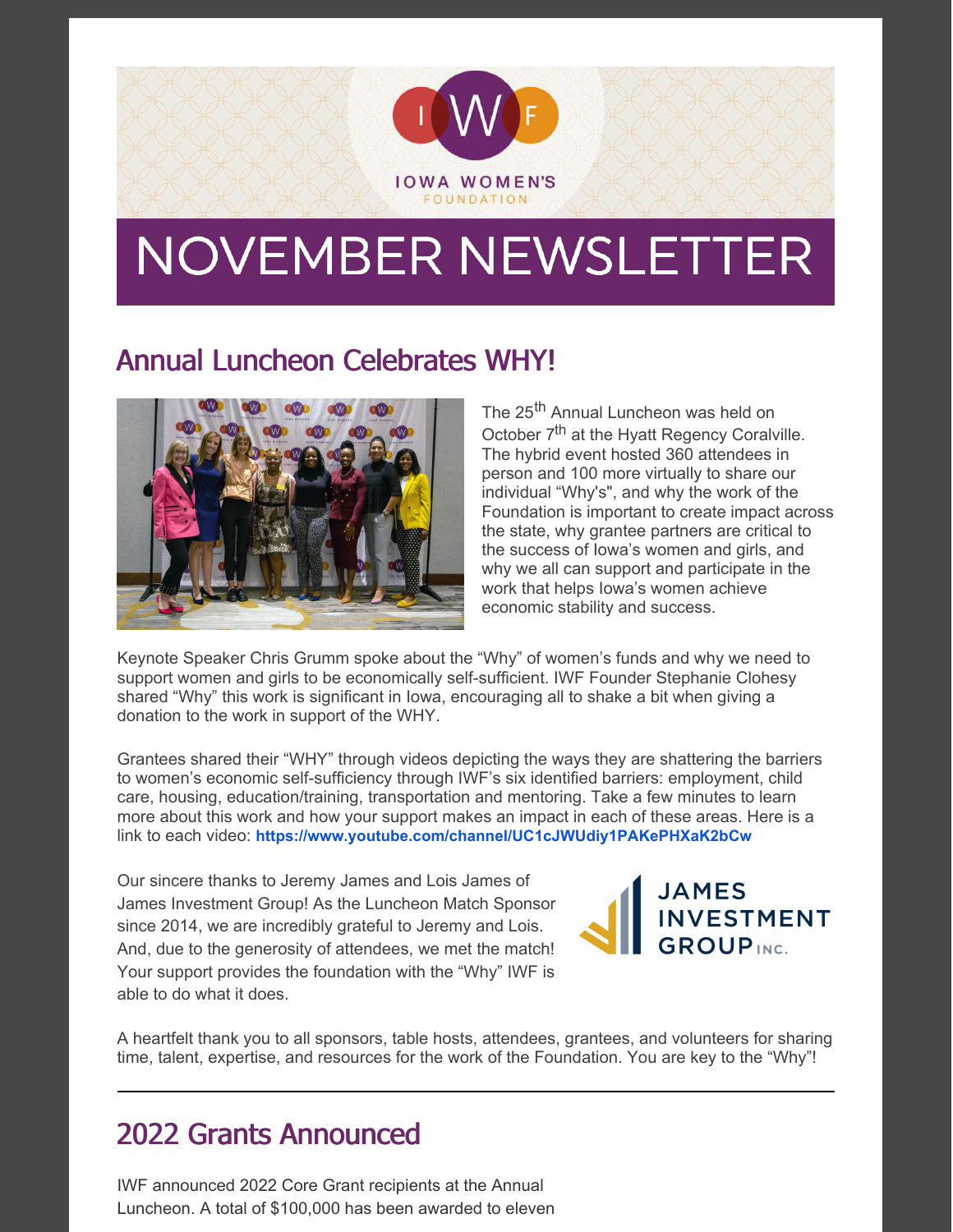organizations across the state to fund Core Grant programs for 2022, raising the total granted to over \$1.25 million since the first grants were given in 1997. Grants are awarded to projects that address one of six specific areas that have been identified as the most critical barriers for Iowa women and girls: employment, child care, housing, education/training, transportation, and mentoring.



#### **[Congratulation](https://app.constantcontact.com/pages/campaigns/email#) to each of these programs receiving a Core Grant for 2022:**

- Boys and Girls Clubs of the Midlands, Council Bluffs/Carter Lake
- Catherine McAuley Center, Cedar Rapids
- Easterseals Iowa, Des Moines
- Girls on the Run Eastern Iowa, Iowa City
- Hawkeye Community College Foundation, Waterloo
- Homes of Oakridge Human Services, Des Moines
- Lutheran Services in Iowa, Des Moines
- Opening Doors, Dubuque
- UI Labor Center, Iowa City
- Women Food & Agriculture Network, Ames
- YWCA Clinton, Clinton

To read more about each of these grant partners, visit the IWF website: **<https://iawf.org/grantmaking/grant-partners/>**

#### Micro Grants

#### **Dollars Available!**

A new grants program started earlier this year called Micro Grants. These are small, one-time cash awards given to nonprofits and other community organizations not eligible for traditional grants, to be used for emergency, non-budgeted, unexpected needs that sometimes arise during a fiscal year. Grants of \$300 - \$1,000 may be requested for these immediate needs. Applicants must serve women and girls, and their organizations must address at least one of the six identified barriers to women's economic self-sufficiency: employment, child care, housing, education/training, transportation or mentoring.

Guidelines and Applications can be found on the IWF website: **<https://iawf.org/micro-grants/>**

## Shattering Barriers to Child Care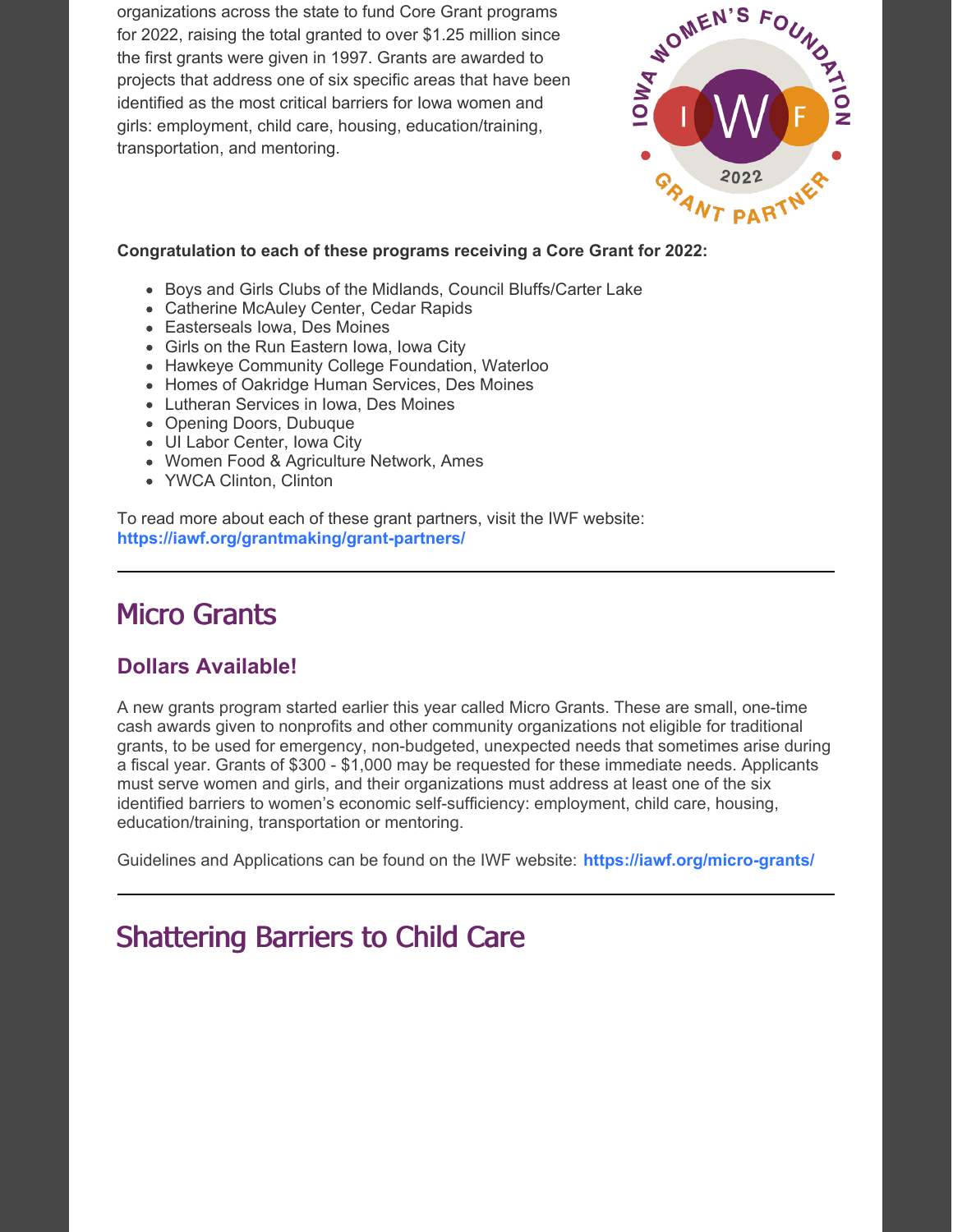

Since 2017, IWF has worked with communities across the state to explore innovative child care investments that support families, businesses, and communities. The Building Community Child Care Solutions (BCCCS) Collaborative is a one-of-a-kind network engaging in solution-driven efforts that are research-based and community-led. 44 Iowa communities and 750 volunteers are working to increase awareness and investments through these sessions specifically addressing child care and workforce shortages.

Before COVID-19, Iowa had a child care crisis that was impacting families, businesses, and communities. Child care has become unaffordable, inaccessible or nonexistent. 75% of Iowa families with children under the age of six have all parents working outside of the home. On average, one in two (50%) children go without access to quality affordable child care. Iowa has lost 33% of its child care businesses over the last five years, a trend that started well before Covid hit.

At the height of Covid, 65% of child care providers closed. They are slowly opening back up with decreased revenues and increased expenses. The economic destruction spotlights how vulnerable and essential child care is for all of us.

The BCCCS collaborative is needed now more than ever. We are expanding the network of informed and aligned communities working to address the child care barrier. We are increasing awareness of the economic impact the child care crisis has on families, workforce/businesses and communities. We continue to grow a Public Private Partnership to financially support the community child care initiatives. The proposed strategies will be supported through tools, training, marketing materials and local events.

- Are the businesses in your community struggling to find a workforce?
- Are families driving to other locations for child care?
- Do you want to strengthen and grow your community's economy?
- Is your community ready to tackle this issue?

For more details about how you can get involved and start a collaborative in your community, contact Dawn at **[dawn@iawf.org](mailto:dawn@iawf.org)** or 319-774-3814.

#### Your Support

We can't do what we do without your support. Please join us and volunteer your time, talents, expertise, and resources to improve the lives of Iowa's women and girls through economic selfsufficiency!